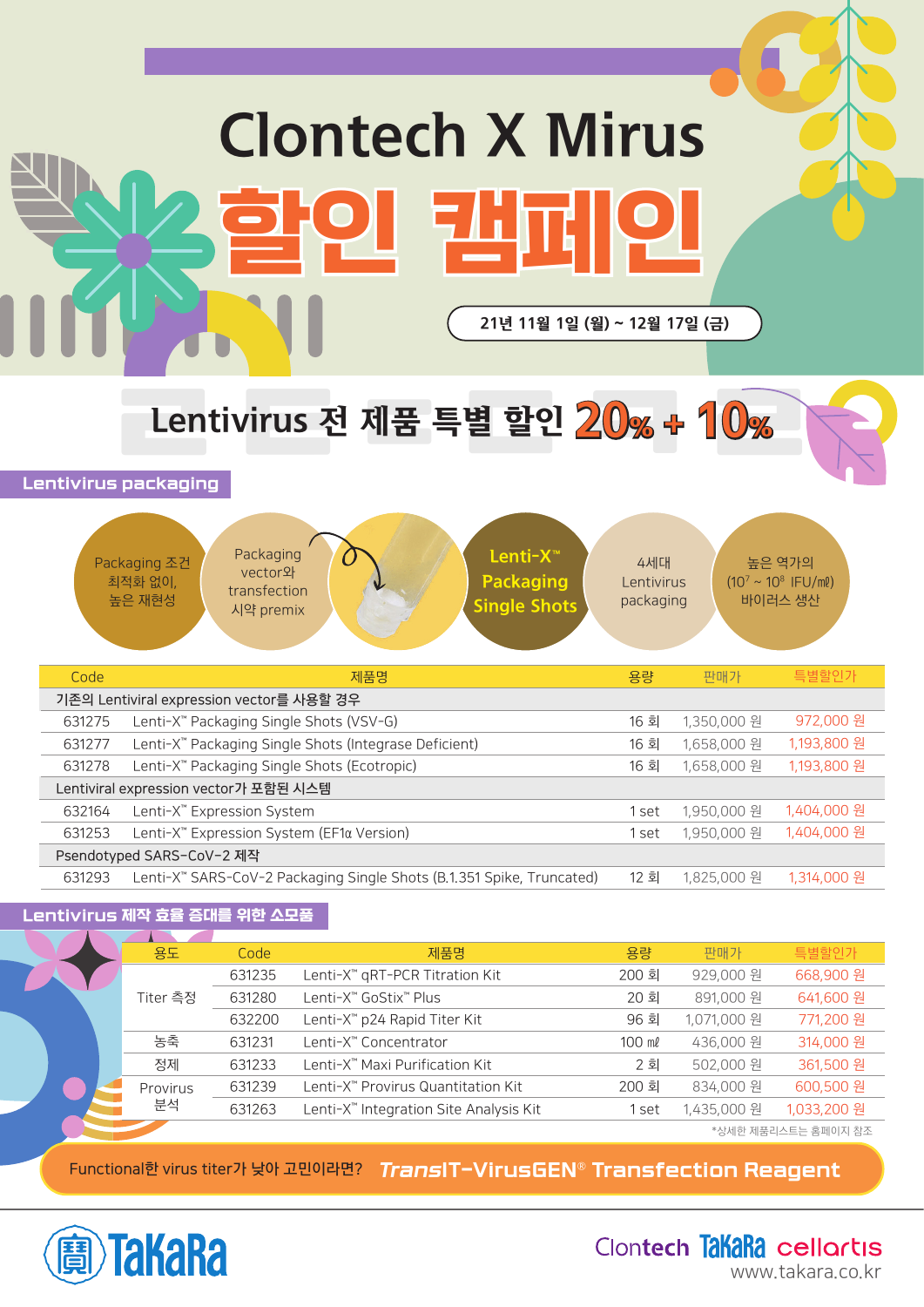

### 효율적인 유전자 편집을 위한 CRISPR/Cas9 full-line up series



|      | Code   | 제품명                                                                       | 용도 / 특징                                      | 캠페인가        |
|------|--------|---------------------------------------------------------------------------|----------------------------------------------|-------------|
| 토입 전 | 632636 | Guide-it <sup>™</sup> Complete sqRNA Screening System                     | sgRNA 합성 및 스크리닝                              | 1,313,600 원 |
|      |        |                                                                           | 합성한 sgRNA는 Cas9 단백질과 RNP delivery로 바로 사용하세요! |             |
|      | 632678 | Guide-it <sup>™</sup> Recombinant Cas9 (10 $\mu$ g/ $\mu$ l) $\leftarrow$ | 정확도 높은 RNP 방식                                | 554,400 원   |
|      | 632601 | Guide-it <sup>™</sup> CRISPR/Cas9 System (Green)                          | 편리한 plasmid 방식                               | 539,200 원   |
|      | 632608 | AAVpro® CRISPR/Cas9 Helper Free System (AAV2)                             | In-vivo를 위한 AAV 시스템                          | 1,467,200 원 |
|      | 632629 | Lenti-X™ CRISPR/Cas9 System 특별할인 중                                        | Lentivirus로 도입 효율 UP                         | 1,532,900 원 |
|      |        |                                                                           |                                              |             |
|      | 631448 | Guide-it <sup>™</sup> Mutation Detection Kit                              | Mismatch 검출로 변이개체 유무 확인                      | 318,400 원   |
|      | 631444 | Guide-it <sup>™</sup> Indel Identification Kit                            | Sequencing을 통한 indel 변이 확인                   | 596,000 원   |
|      | 632611 | Guide-it <sup>™</sup> Genotype Confirmation Kit                           | Genotyping (Allele) 변이 검출                    | 696,000 원   |
|      | 632607 | Guide-it <sup>™</sup> Cas9 Polyclonal Antibody                            |                                              | 341,600 원   |
|      | 632628 | Guide-it <sup>™</sup> Cas9 Monoclonal Antibody (Clone TG8C1)              | Cas9 검출항체                                    | 277,600 원   |
|      |        |                                                                           |                                              |             |

**ssDNA 형태의 knock-in template 합성 형광 probe를 이용한 knock-in 효율 확인**

Guide-it™ Long ssDNA Production **System v2 (Code 632666)** 

Guide-it™ Knockin Screening Kit (Code 632659)



| 용도                         | Code   | 제품명                                               | 용량       | 판매가         | 캠페인가        |
|----------------------------|--------|---------------------------------------------------|----------|-------------|-------------|
| smRNA의 NGS library 제작      | 635029 | SMARTer® smRNA-Seq Kit for Illumina®              | 12 회     | 1,364,000 원 | 1,091,200 원 |
| miRNA cDNA 합성 및 qPCR 분석    | 638314 | Mir-X <sup>™</sup> miRNA qRT-PCR TB Green® Kit    | 200 회    | 670,000 원   | 536,000 원   |
| Tet Inducible miRNA 발현 시스템 | 631120 | Mir-X <sup>™</sup> Inducible miRNA System (Green) | 1 set    | 1,599,000원  | 1,279,200 원 |
| miRNA 발현 벡터                | 632541 | pmR-ZsGreen1 Vector                               | $20 \mu$ | 1,082,000 원 | 865,600 원   |



### 면역 반응 연구 (T cell, B cell, cytokine)  $\mid$  Human immune cell 가변 부위의 NGS 라이브러리 분석  $\mid$

| 용도                   | Code   | 제품명                                            |                           | 캠페인가        |
|----------------------|--------|------------------------------------------------|---------------------------|-------------|
| T cell, 혈액, 말초혈액 백혈구 | 634478 | SMARTer® Human TCR a/b Profiling Kit v2        | UMI 분석                    | 2,899,200 원 |
| B cell, 혈액, 말초혈액 백혈구 | 634466 | SMARTer® Human BCR IgG IgM H/K/L Profiling Kit | <mark>√ 소프트웨어 제공 /</mark> | 1.804.000 원 |

### 10분 내 완료되는 human cytokine 정량 (세포 배양액, 혈청 적용)

|             | Code   | 제품명                  | 용량   | 판매가                   | 캠페인가      |
|-------------|--------|----------------------|------|-----------------------|-----------|
| $20% + 10%$ | 631283 | – II −2 GoStix™ Plus | 20 회 | 846,000 원             | 609.200 원 |
| 특별 할인       | 631285 | IFN-x GoStix™ Plus   | 20 회 | 880,000 원 - 633,600 원 |           |
|             | 631287 | TNF-α GoStix™ Plus   | 20 회 | 880,000 원 633,600 원   |           |

**Full length immune cell 서열 분석에는**

SMARTer® Stranded Total RNA-Seq Kit v3-Pico Input Mommalian (Code 634485)

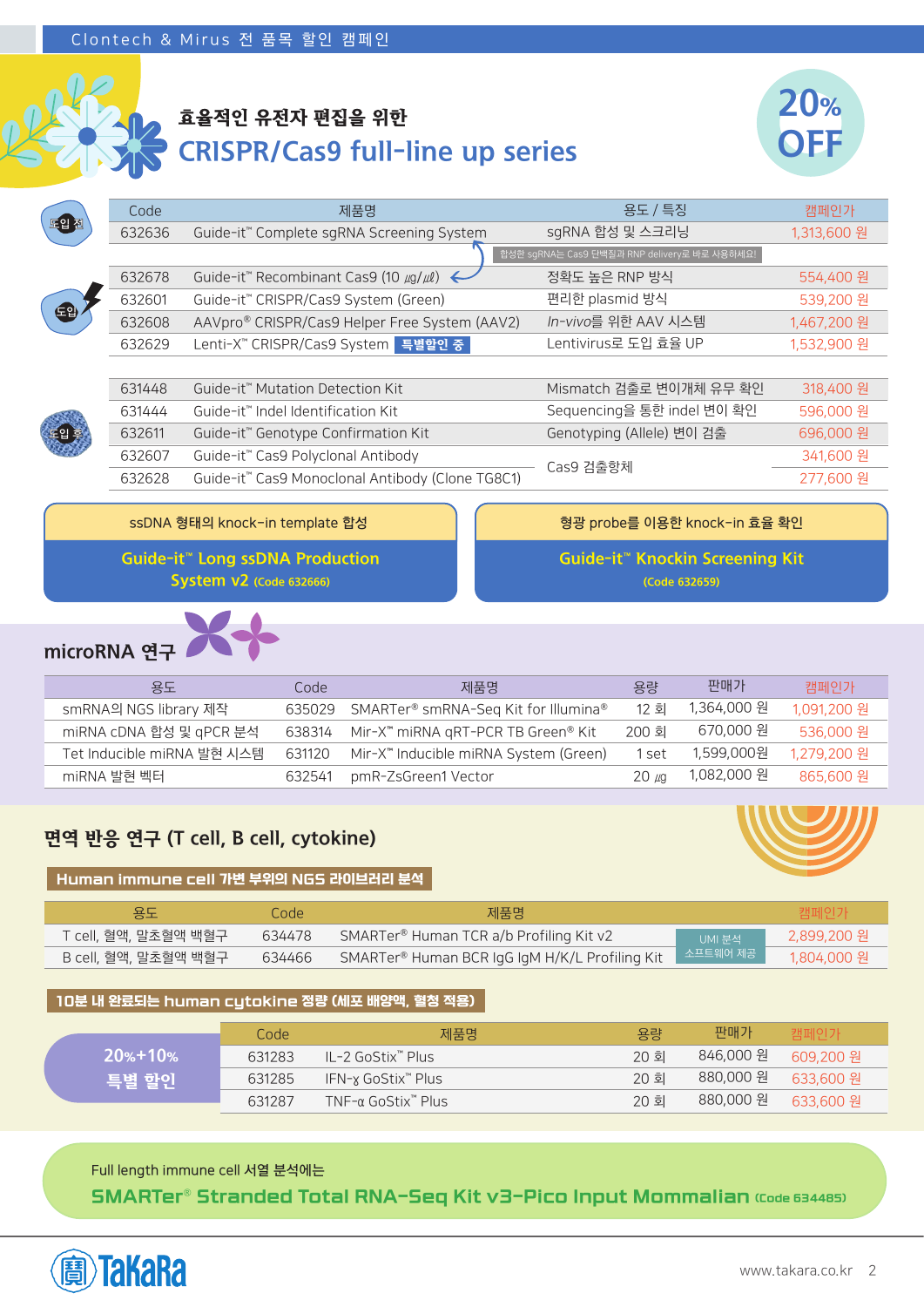

### Best choice for accurate, convenient and easy cloning

In-Fusion® Snap Assembly Master Mix

| Code                     | 제품명                                  | 용량                      | 캠페인가        |                             | 15분.                 |
|--------------------------|--------------------------------------|-------------------------|-------------|-----------------------------|----------------------|
| Liquid type              |                                      |                         |             |                             | Cloni                |
| 638947                   | In-Fusion <sup>®</sup> Snap Assembly | 10 회                    | 216,000 원   |                             | 90%                  |
| 638948                   | Master Mix                           | 50 회                    | 920,000 원   | Ø                           | Posit                |
| 638949                   |                                      | 250 회                   | 2,991,200 원 |                             |                      |
| 전용 competent cell        |                                      |                         |             |                             | 어떤 '                 |
| 636763                   | Stellar <sup>™</sup> Competent Cells | 100 $\mu$ l $\times$ 10 | 224,000 원   | $\mathbb{C}^{\!\mathsf{S}}$ | 제한                   |
| EcoDry <sup>™</sup> type |                                      |                         |             |                             |                      |
| 638954                   |                                      | 8 회                     | 220,800 원   | $\ddot{\bullet}$            | 다양                   |
| 638955                   | In-Fusion® Snap Assembly             | 32 회                    | 712,800 원   |                             | (Mult                |
| 638956                   | EcoDry <sup>™</sup> Master Mix       | 96 회                    | 1,579,200 원 |                             |                      |
|                          |                                      |                         |             | $\bullet$                   | $E \cap \cap \Gamma$ |

|                              | 15분 내 single step으로 완료되는<br>Cloning 반응                  |  |
|------------------------------|---------------------------------------------------------|--|
|                              | 90% 이상의 정확도<br>Positive colony 확률 UP                    |  |
| $\mathbb{U}^{\mathcal{S}}_0$ | 어떤 vector, insert 든 적용 가능<br>제한효소 자리, MCS의 제약 없음        |  |
|                              | 다양한 application 적용<br>(Multiple cloning, mutagenesis 등) |  |
|                              | EcoDry™형태 제품 제공<br>(동결 건조, 상온 보관으로 편리함 UP)              |  |

| <b>EcoDry™</b>          |  |
|-------------------------|--|
| Premix 동결건조로,<br>편리한 사용 |  |
| 오염은 Down<br>재현성은 UP /   |  |
| 8 well-strip 형태         |  |

| Code   | 제품명                                          | 용량   | 캠페인가      |  |  |  |  |
|--------|----------------------------------------------|------|-----------|--|--|--|--|
|        | cDNA 합성을 위한 RT 시약 premix                     |      |           |  |  |  |  |
| 639543 | RNA to cDNA EcoDry™ Premix (Oligo dT)        | 24 회 | 205,600 원 |  |  |  |  |
| 639546 | RNA to cDNA EcoDry™ Premix (Random hexamers) | 24 회 | 205,600 원 |  |  |  |  |
| 639549 | RNA to cDNA EcoDry™ Premix (Double primed)   | 24 회 | 205,600 원 |  |  |  |  |
|        | DNA 증폭을 위한 PCR 시약 premix                     |      |           |  |  |  |  |
| 639282 | High Fidelity PCR EcoDry™ Premix             | 24 회 | 84,000 원  |  |  |  |  |
| 639278 | High Yield PCR EcoDry™ Premix                | 24 회 | 76,800 원  |  |  |  |  |
|        |                                              |      |           |  |  |  |  |

## Transfection 전문가 Mirus 의 Top 3를 확인하세요!

|      | TransIT-X2 <sup>®</sup> Dynamic | $TransIT®-LT1$              | $TransIT^{\circledR}$ -2020 |
|------|---------------------------------|-----------------------------|-----------------------------|
|      | <b>Delivery System</b>          | <b>Transfection Reagent</b> | <b>Transfection Reagent</b> |
|      | (Code MIR 6000, 1.5 ml)         | (Code MIR 2300, 1 ml)       | (Code MIR 5400, 1 ml)       |
| 도입물질 | DNA, siRNA, miRNA, RNP          | DNA (Plasmid)               | DNA (Plasmid)               |
|      | • Co-transfection               | $\cdot$ iPSC.               | • 고효율 transfection          |
| 적용   | • RNA + protein 복합체             | • 독성에 민감한 Primary cell      | • Transfection이 어려운 cell    |
|      | (예, Cas9 + sgRNA RNP 등)         |                             |                             |

- Cell line별, 실험별 최적의 transfection reagent
- Gene delivery 확인용 1 step non-enzymatic labeling 시약
- Baculovirus expression / CHO cell culture media